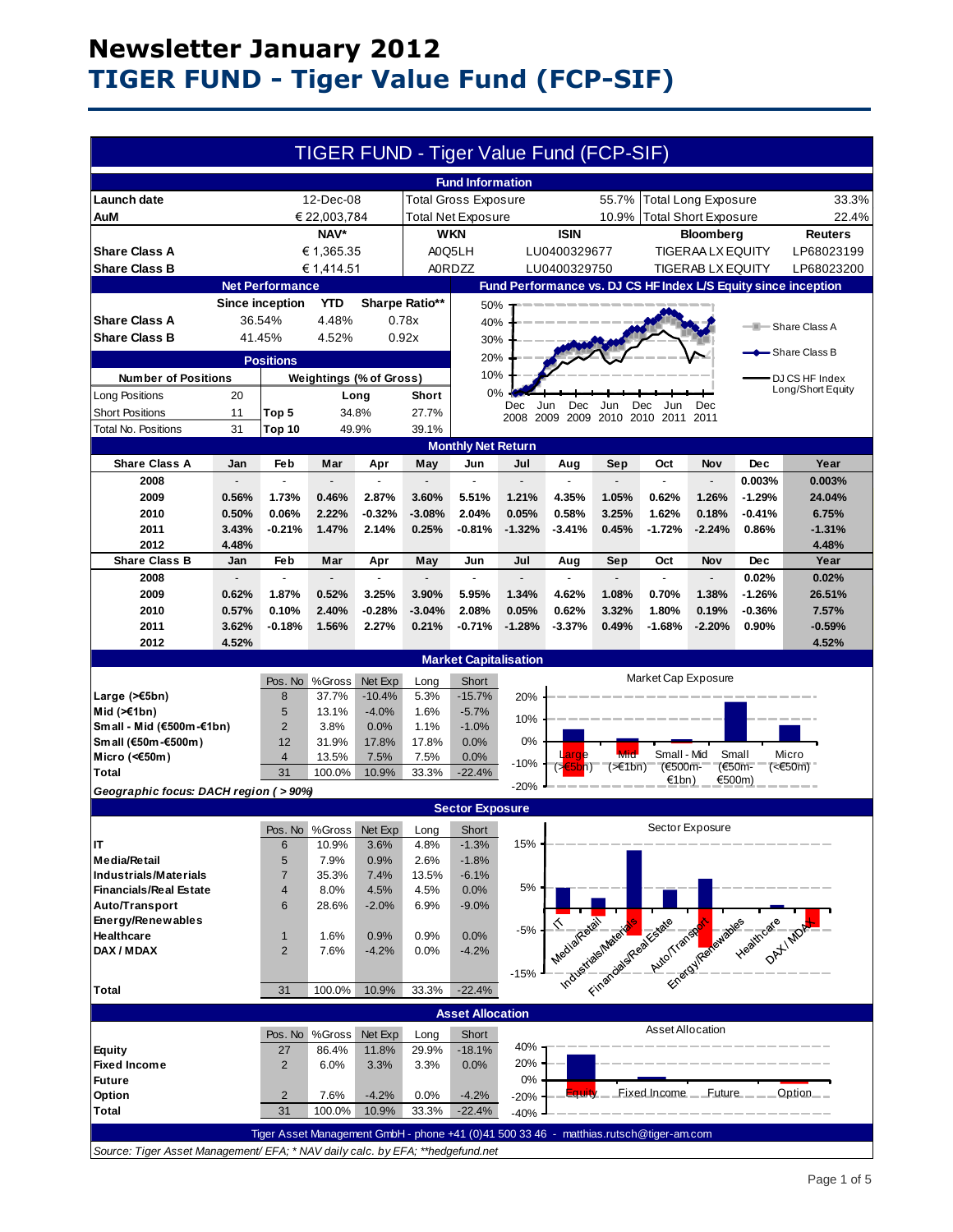# **Tiger Value Fund – January 2012**

## **O Returns: +4.48% (class A)/+4.52% (class B)**

In January the Tiger Value Fund had a positive net return of  $+4.48\%$  for share class A and  $+4.52\%$ for share class B, making a cumulative net return of +4.48%/ +4.52% in the year-to-date and  $+36.54\% / +41.45\%$  since inception (share class A/B).

### **O Commentary: Strong performance despite low net exposure**

In January we reduced our net exposure from 26% to around 11% by selectively taking profits in our long positions as we do not expect the markets initial enthusiasm to last much longer.

Our largest attributers were Praktiker (+125bp), Kontron (+111bp), Löwe (+93bp), Rheinmetall (+52bp) and Francotyp-Postalia (+51bp). With IVG, where we participated in the capital increase in late December, the fund lost 27bp. We booked substantial profits in Praktiker and Löwe after the stocks rallied > 50% in January.

Our single shorts and DAX option hedges cost the fund -129bp. We used a low cost hedging strategy via DAX put spreads protecting the fund partially down to a DAX level of 5100 points, 25% below current level.

### **O Discussion: Francotyp-Postalia AG – undervalued and misunderstood**

One of our core positions, Francotyp-Postalia AG (FPH GY,  $E2.2$ ), the German market leader for franking machines (>40% market share) and mail services, is one of our great undiscovered holdings.

Many investors seem to fear that FPHs business has structural issues since e-mail, De-Mail (secure email) and hybrid mail will replace traditional letter mail. In contrast to most investors, we believe FPH will profit from De-Mail: (1) FPH is the first De-Mail provider which was certified by the German Federal Office for Information Security, i.e. FPH is prepared to offer the service, (2) FPH is the only franking machine provider which offers a De-Mail solution, i.e. the company should capture market share from competitors, (3) De-Mail offers significantly higher margins and should boost FPHs revenues. But so far we haven't included any revenue and profit contribution from De-Mail in our financial model as we believe that De-Mail will take much longer to reach significant volumes. For us De-Mail offers additional upside for our FPH investment case.

Last week we met with the FPH management once again and we have identified a few positive catalysts: (1) On February 28 FPH will announce its preliminary FY 2011 results and hold a conference call; we expect an indicative EPS guidance of at least Eur 0.6 for 2012. (2) At Cebit on March 6-10 FPH will launch its state of the art product, which is a one stop solution for mail communication which should result into highly profitable and strong product sales in 2012. (3) 110 blue collar workers will be laid off by end of March (resulting in cost savings of Eur 3m p.a.) allowing the management to turn the muted communication into a positive one.

Given FPHs stable cash generative business with 80% in recurring revenues, strong market positions and future growth prospects, its valuation looks undemanding. On our numbers FPH trades on a cash PER 2012e of 3x and a FCF-to-Equity yield of  $> 25\%$ .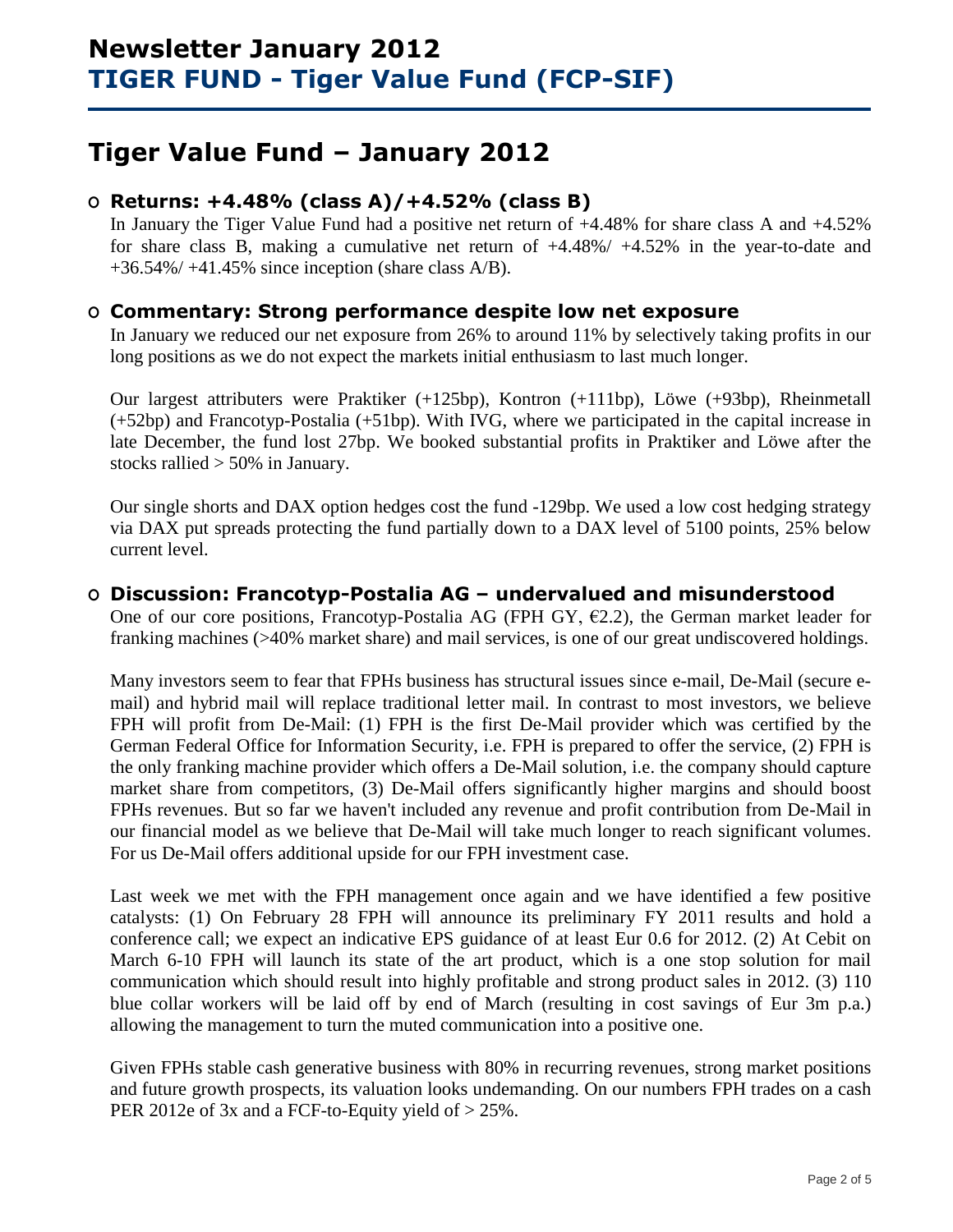# **Newsletter January 2012 TIGER FUND - Tiger Value Fund (FCP-SIF)**

### **o Outlook: Too much optimism makes us take a more defensive stance**

As most investors we have been somewhat surprised about the initial strength in the equity markets. While economic data has improved somewhat lately (albeit from low levels), the core problems in Europe persist and have if anything deteriorated further with a continued focus on austerity when what Europe really needs is a growth plan and economic reforms. Moreover, early reporting for Q4 has been underwhelming both in Europe and the US with the lowest consensus beat-to-miss ratio in a very long time. It seems to us that the market has more been driven by light positioning by investors combined with continued aggressive monetary easing by primarily the ECB but also the FED announcing an expectation of ZIRP (zero interest rate policy) until 2014. The rally so far this year has been on quite low volumes demonstrating the lack of conviction by market participants.

It also seems to us that the market has become somewhat complacent with the VIX (S&P volatility index) 17.91% as well as the VDAX (DAX volatility index) at 22.58%, its lowest levels since end of July 2011, indicating very little fear in the market and thus no interest in hedging the portfolio.

We have booked some solid profits in January which has left us with a relatively low net exposure of 10.9%. While we continue to be the lookout for great value investments it is unlikely that we will materially increase our net exposure above 25% until the market starts to discount the very real threat to earnings we see in 2012. We expect better risk/reward opportunities to be presented over the coming months.

If you require further information or have any questions regarding the fund, how to invest in the fund or anything else please feel free to contact us via phone at +41 (41) 500 33 46 or e-mail at [matthias.rutsch@tiger-am.com.](mailto:matthias.rutsch@tiger-am.com) Our next subscription deadline for the Tiger Value Fund is 22 February 2012, 5pm.

## *The Tiger Value Fund Desk, 9 th February 2012.*

**Matthias Rutsch Marc Schädler Peter Irblad**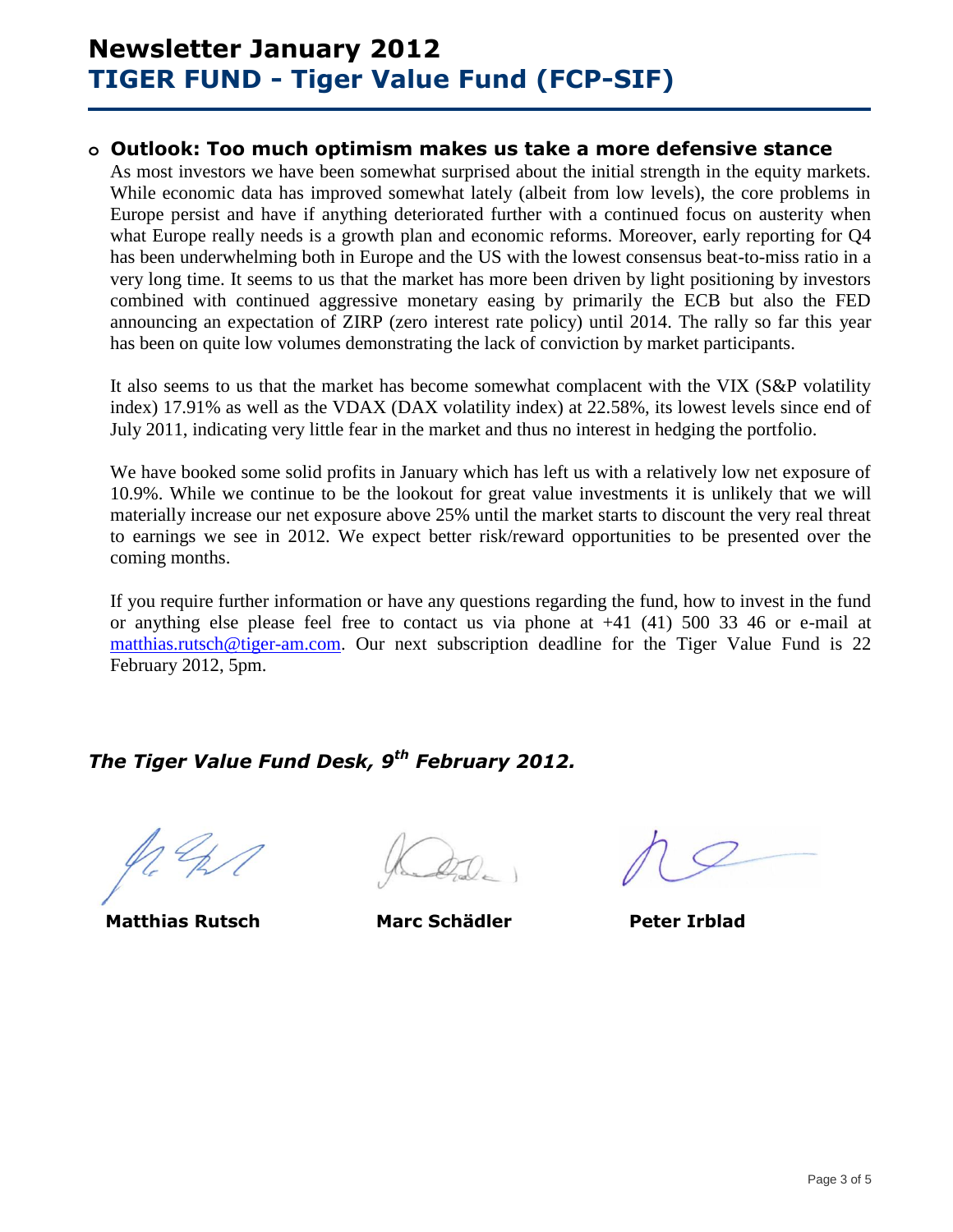#### **Objectives**

The objective is to identify undervalued companies with external catalysts and/or initiate pro-active measures to create shareholder value. The fund aims for a 5 year return of 10-15% p.a. with strong focus on capital preservation.

### **Investment Strategy**

The Investment Advisor is a fundamental long-short equity stock-picker. The fund seeks undervalued small and midcap companies where a number of issues, which in our opinion can be improved, are sub-optimizing the company's public market value. For each position we perform a detailed research process including a 360 degree research approach and 10 point scoring system.

The managers foresee a direct dialog with the company as well as with other shareholders to support management to initiate value creating measures. Their partner network i.e. other shareholders, consultants, sector experts, media etc. will help to impact positive change.

The fund intends to engage in 15-30 long investments with a target net long exposure of around 50%. The geographic focus is likely to be Germany, Switzerland and Austria.

| <b>Fund Information</b>   |                             | <b>Fee Structure and Risk Management</b> |                           |  |  |  |
|---------------------------|-----------------------------|------------------------------------------|---------------------------|--|--|--|
| Currency                  | <b>EUR</b>                  | Admin/Custodian Fee                      | Up to 0.49%               |  |  |  |
| Legal Entity              | <b>FCP-SIF</b>              | Advisory (Mgmt) Fee                      |                           |  |  |  |
| <b>Fund Domicile</b>      | Luxembourg                  | Share Class A                            | $2.0\%$                   |  |  |  |
| <b>Fund Structure</b>     | Open-ended multi-class      | Share Class B                            | 1.5%                      |  |  |  |
| Style mandate             | Long/Short and Active Value | Performance Fee                          |                           |  |  |  |
| <b>Investment Minimum</b> |                             | Share Class A                            | 20%                       |  |  |  |
| Share Class A             | € 125,000                   | Share Class B                            | 15%                       |  |  |  |
| Share Class B             | € 5,000,000                 | Hurdle Rate                              | None                      |  |  |  |
| Sub. Frequency            | Monthly                     | <b>Highwater Mark</b>                    | Yes                       |  |  |  |
| Red. Frequency            | Monthly                     | Eligible Investors                       | See Issue Document        |  |  |  |
| <b>Redemption Notice</b>  |                             | Leverage                                 | Maximum 200% of NAV       |  |  |  |
| Share Class A             | 3 months                    | Fund Benchmark                           | DJ CS HF Index L/S Equity |  |  |  |
| Share Class B             | 6 months                    |                                          |                           |  |  |  |

#### **Fund Advisor Details and Service Providers**

| <b>Investment Advisor</b> | Tiger Asset Management GmbH                                       |
|---------------------------|-------------------------------------------------------------------|
| <b>Contact</b>            | Matthias Rutsch, +41 (41) 500 33 46, matthias.rutsch@tiger-am.com |
| Sub-Advisor               | PHZ Privat- und Handelsbank Zürich AG                             |
| <b>Management Company</b> | Alceda Fund Management SA                                         |
| <b>Prime Broker</b>       | SEB AB                                                            |
| Administrator             | European Fund Administration SA                                   |
| Custodian                 | SEB SA                                                            |
| <b>Auditor</b>            | <b>PriceWaterhouseCoopers</b>                                     |